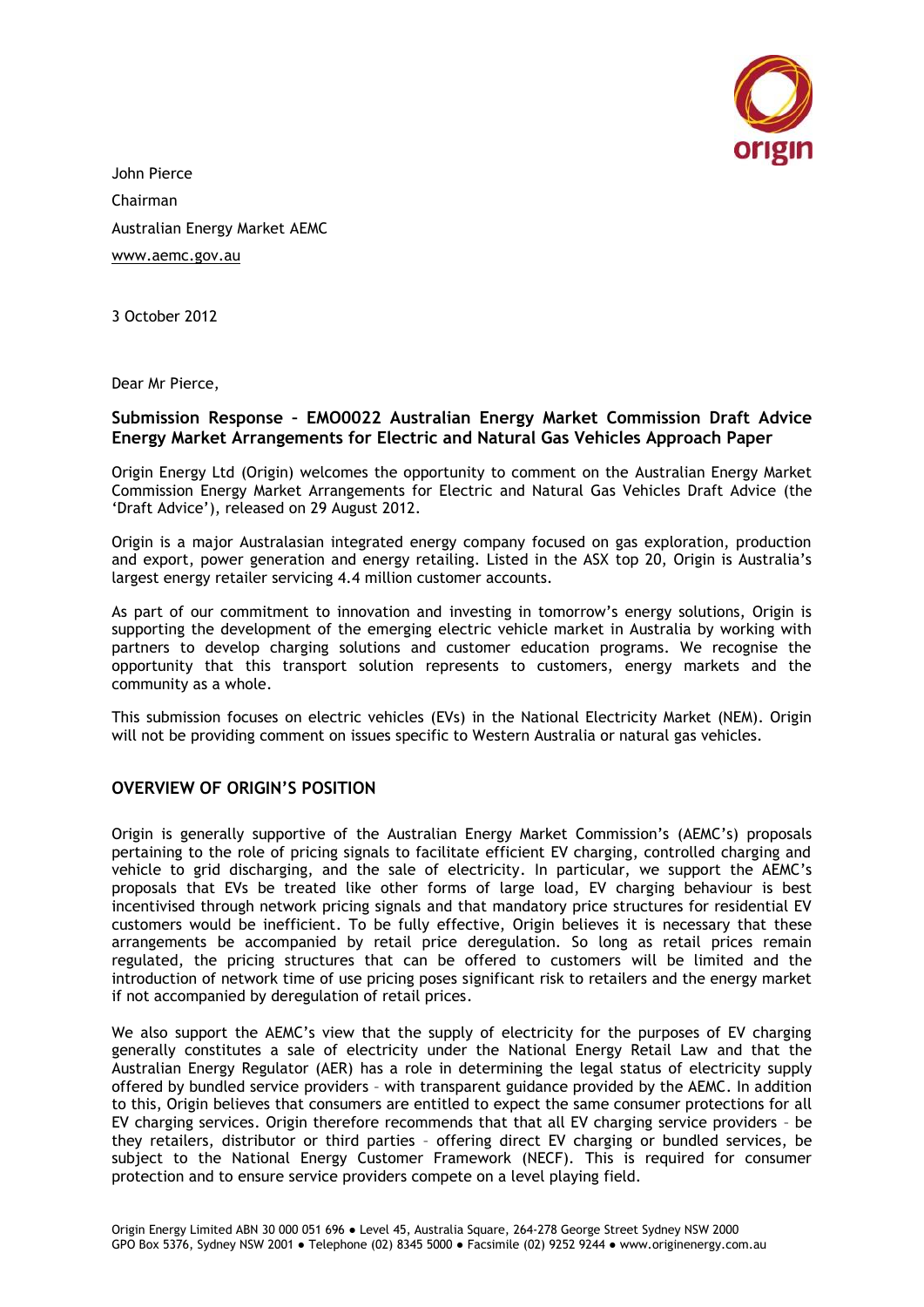While we are supportive of efforts to ensure energy market frameworks appropriately enable the commercial uptake of electric vehicles, we do have some comments on specific proposals in the Draft Advice.

Specifically, Origin has concerns regarding the suite of proposed changes to metering arrangements that would separate load and provide for multiple financially responsible market participants (FRMPs) to supply electricity to a single consumer connection point. On the basis of evidence supplied to date, we do not believe the case has been made to support the proposals outlined in section 3 of the Draft Advice.

Our concern principally relates to the lack of quantification of costs associated with retailer system changes that would be required under a multiple FRMP model. While it is difficult to identify an identical industry precedent or to make simplistic comparisons, Origin notes that the system set up costs to NSW retailers of a previously significant system change – full retail contestability – was in the order of \$80M<sup>1</sup>. The AEMC must consider costs associated with the introduction of its proposed changes, and how these costs can be borne according to a "causer pays" principle.

- In addition to increased system set up costs, Origin is concerned that the increased complexity associated with multiple FRMPs at a single connection point will create a material increase in the cost to serve associated with acquiring, retaining and maintaining customers – this includes increased costs associated with customer service and moves, transaction costs such as billing and payments, complaints, hardship, and debt recovery.
- Origin considers it is possible that the total cost associated with the AEMC's proposal could be in the order of tens to hundreds of millions of dollars. The fact that we are not in a position to narrow down this range based on available information, is itself an ample indication that more work needs to be done to determine whether the AEMC's proposal is in the best interests of customers.

Origin is concerned to ensure that the AEMC bases proposed changes on realistic cost estimates with respect to the total costs of EVs on the electricity system, the costs of installing dual meters at a residence and the total costs (and equity consideration according to the "causer pays" principle) associated with a dual FRMP model. It is only with credible cost comparisons that decisions can be made when comparing policy options.

- A key set of input data to the AEMC's decision making is AECOM's final modelling advice, the *Impact of Electric and Natural Gas Vehicles on the Energy Markets*. In particular, the Draft Advice quotes AECOM's estimate that the charging of EVs if left unmanaged could cost the electricity system in the order of \$10,000 per vehicle<sup>2</sup>. Origin considers that with cost reflective electricity pricing the impact of EVs would be significantly less. AECOM itself acknowledges that its estimate referred to fully un-managed charging; a scenario intended to be used to book-end their analysis. It does not therefore necessarily represent a realistic scenario and Origin is therefore concerned that the AEMC is making recommendations for fundamental changes to energy market arrangements based on an extreme and unlikely situation. We are concerned that this important point has been lost, first in the AEMC's Issues Paper and now in the Draft Advice.
- Another apparently influential piece of input data is an estimate that installing a second meter at a premise under existing rules costs between \$1,000 and \$8,000<sup>3</sup>. While the AEMC acknowledges these numbers have not been verified, Origin is concerned that it has nonetheless used them as the prime justification for proposed changes to metering arrangements.
- On initial review, Origin estimates that for a residential site that is compliant with the current Service and Installation Rules of the relevant jurisdiction, the cost to establish a second meter

 $\overline{a}$ 1 Based on published IPART cost /customer of \$5 per customer per annum over two 3 year determination periods on a NSW customer base of 2.7 million.

<sup>2</sup> AEMC Draft Advice Energy Market Arrangements for Electric and Natural Gas Vehicles, p. ii

 $^3$  AEMC Draft Advice, Energy Market Arrangements for Electric and Natural Gas Vehicles, p. 29

Origin Energy Limited ABN 30 000 051 696 ● Level 45, Australia Square, 264-278 George Street Sydney NSW 2000 GPO Box 5376, Sydney NSW 2001 ● Telephone (02) 8345 5000 ● Facsimile (02) 9252 9244 ● www.originenergy.com.au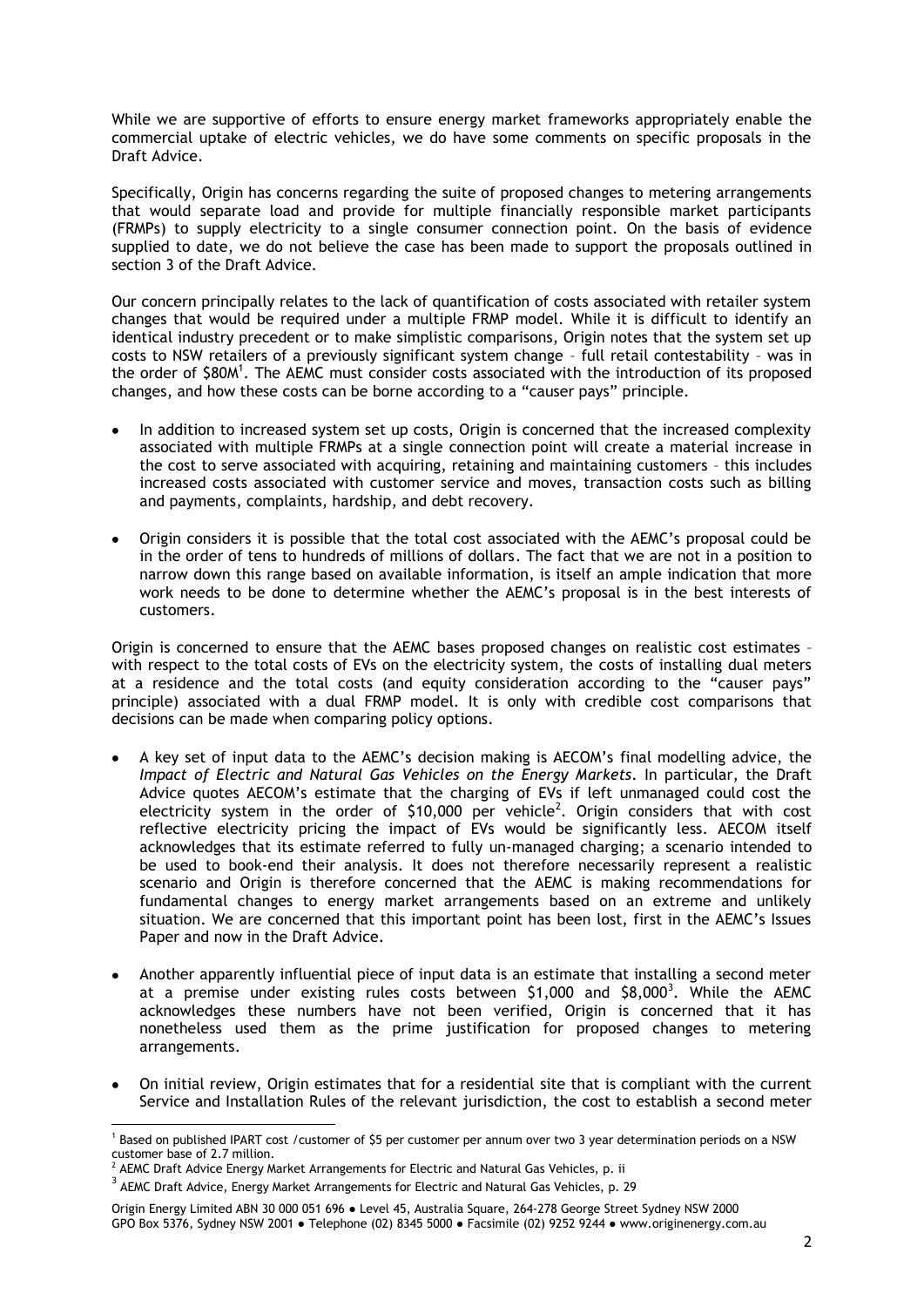and NMI is likely to be in the order of \$1,000 to \$3,000 – very much at the lower end of the range to which the AEMC refers. Moreover, even if the AEMC's proposed changes are implemented, they are not likely to reduce the bulk of the costs that comprise the \$1,000 – 3,000. This is because, firstly, these costs would likely still be required as they pertain to necessary physical establishment activities - an outage to install the new metering, onsite work to ensure the site is safe, cabling to connect the EV charger and the installation of new isolation devices. Secondly, installing an EV charger would likely require upgrading the front meter (the least complex arrangement being a 2 element Type 4 meter), which will have its own additional costs.

In light of the importance of ensuring credible cost and benefit assumptions when making decisions, Origin believes that a cost benefit analysis that applies due scrutiny to the complete suite of establishment and ongoing costs resulting from the AEMC's proposed changes (and that considers all available options) is required.

Origin is concerned that not only could the costs of the AEMC's proposal be significant and the intended benefits not actually realised, but also that there are other available cost effective options that have not and must be fully considered. This includes for example off market sub metering, which would also achieve the outcome of measuring EV usage separately, or alternatively a good faith commercial negotiation framework with appropriate mediation/arbitration arrangements.

Origin also believes that the AEMC must ensure that its proposals ensure competitive neutrality.

Origin is concerned the draft proposals on metering arrangements seems to suggest that third parties pay only the cost of operating the DSP and not the establishment costs involved with making changes to energy market arrangements and infrastructure. For example, Origin is concerned that the AEMC is recommending an uneven apportionment of costs between the parent and child FRMP and the reason for this is not clear. Specifically, Origin does not understand why all fixed Distribution Use Of System (DUOS) charges and losses within the premises would be assigned to the FRMP for the parent National Meter Identifier (NMI).

Origin would also like to highlight its belief that the proposal for any FRMP at a premises to disconnect the entire load is unworkable – this proposal creates serious health and safety risks to consumers and undermines the NECF.

- Origin fundamentally disagrees with the suggestion that any FRMP at a multi-FRMP premises should have the power to disconnect the consumer's total load - the implications are significant and we do not accept the proposal.
- Allowing for multiple FRMPs means that any service provider that sees a benefit in selling loadspecific products could do so, and the only limitations are the range of services and the number of meters that a consumer could accommodate. This would mean that the provider of EV services, or air-conditioning services, or refrigeration services, or any other services being offered, could disconnect the total load. The problems associated with this scenario are compounded if any one or more of these service providers are not subject to the NECF and the consumer protections within it.
- If the goal is to have each load be able to be disconnected, then each part of the load must be able to be disconnected independent of the other FRMP(s) at the premises and FRMPs wishing to disconnect need to pay for the capacity to do this separately.

If the AEMC's proposed changes to metering arrangements are to be implemented, this must be done in partnership with retail price deregulation to minimise customer gaming.

There is a serious risk that, if implemented, the proposed metering arrangements will increase the likelihood of customer gaming between FRMPs as customers endeavour to capture the benefits of their DSP whilst minimising their costs.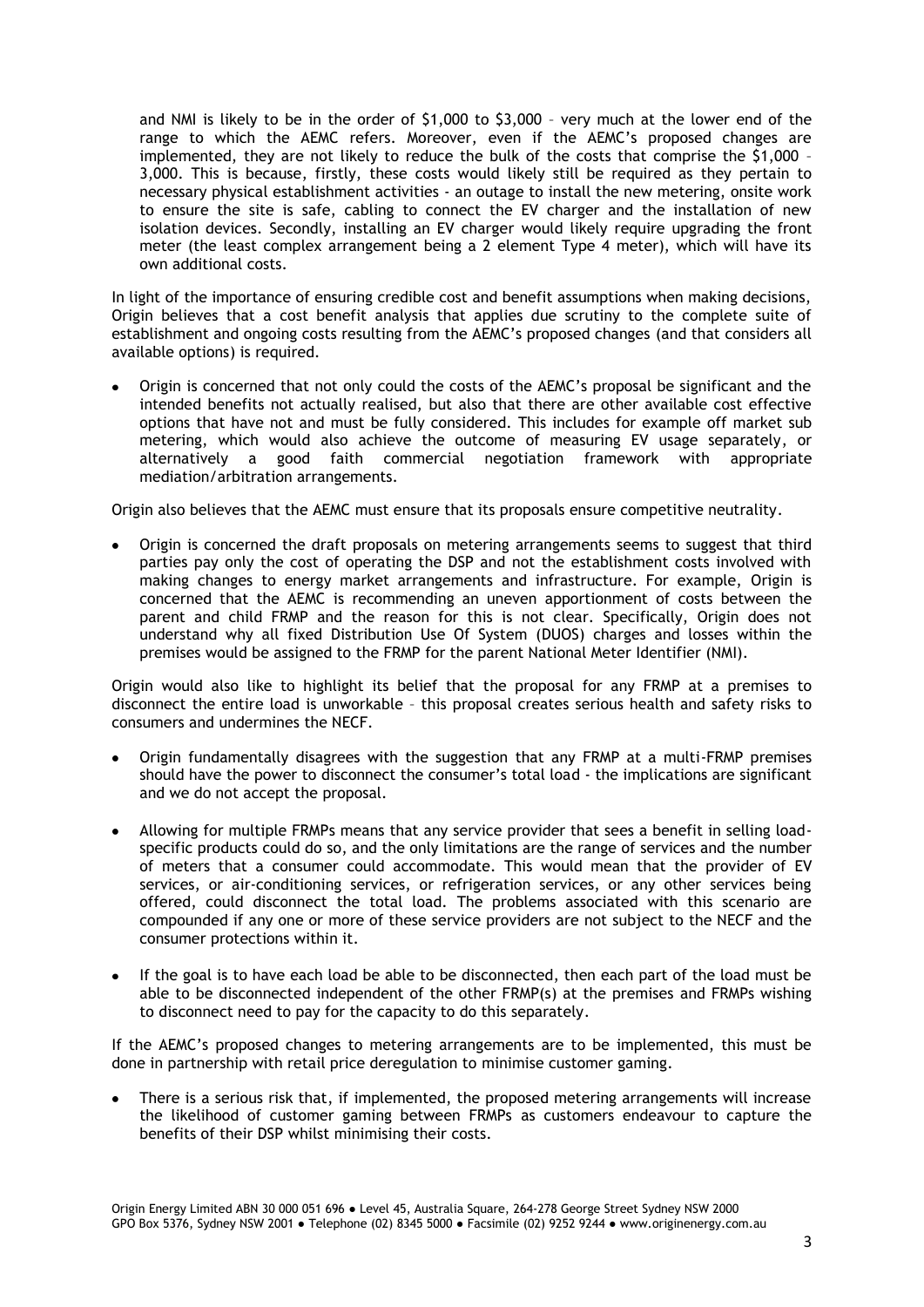- Take for example the scenario where a home has two separate supply tariffs at a single connection point (NMI) – one TOU tariff for an EV for example - and a separate flat tariff for the rest of the home. During peak periods the TOU tariff would send a signal to the customer to not charge their EV. Under current arrangements at a customer's home with a single connection point (and a single supply point, meter, FRMP and tariff), the customer would receive the intended signal. However, under the arrangements proposed by the AEMC where there would be two or more supply points (and meters, FRMPs and tariffs) at a home's single connection point, the intended signal could be subverted. This is because a customer could potentially optimise their position in the market by continuing to charge their EV at peak times by switching the EV charging to the home socket and paying the flat tariff – thereby avoiding the costs they are imposing on the network - and then, at off peak times switching back to the socket on the TOU tariff. Origin notes that this scenario would apply particularly to DSP plug-in DSP applications rather than pre-wired applications, which we anticipate would be more physically inconvenient – but not impossible - to game. Therefore the likelihood of this optimisation could increase with technology advances that enable more plug-in socket appliances and remote control.
- In regulated jurisdictions this would subvert the behaviour changes intended to be driven by cost reflective electricity pricing. Retail price deregulation removes this problem by allowing the tariffs at each supply point to be fully competitive. Origin recommends that retail price deregulation be a pre-requisite for the introduction of multiple FRMPs at a single connection point. This should be applied at a jurisdictional level or otherwise on a premises by premises basis whereby customers who introduce multiple FRMPs are required to forego the right to regulated tariffs.
- The potential for gaming highlights safety issues associated with having multiple supply and metering points at a single premises. In general, a licensed electrician or other authorised person may not effectively isolate all supplies to a premises and hence be working on live equipment. Specifically, an authorised person may isolate, for example, the EV charging circuit but find that due to gaming the equipment has been connected to the other supply and hence remains energised, presenting a safety risk.

Origin's responses to specific questions raised in the Draft Advice are outlined below.

I would be happy to discuss any aspect of this submission further with the AEMC at your convenience or alternatively you can contact Madeleine Lyons (02 8345 5207).

Yours faithfully,

Um -

**Tim O'Grady Head of Public Policy (02) 8345 5250**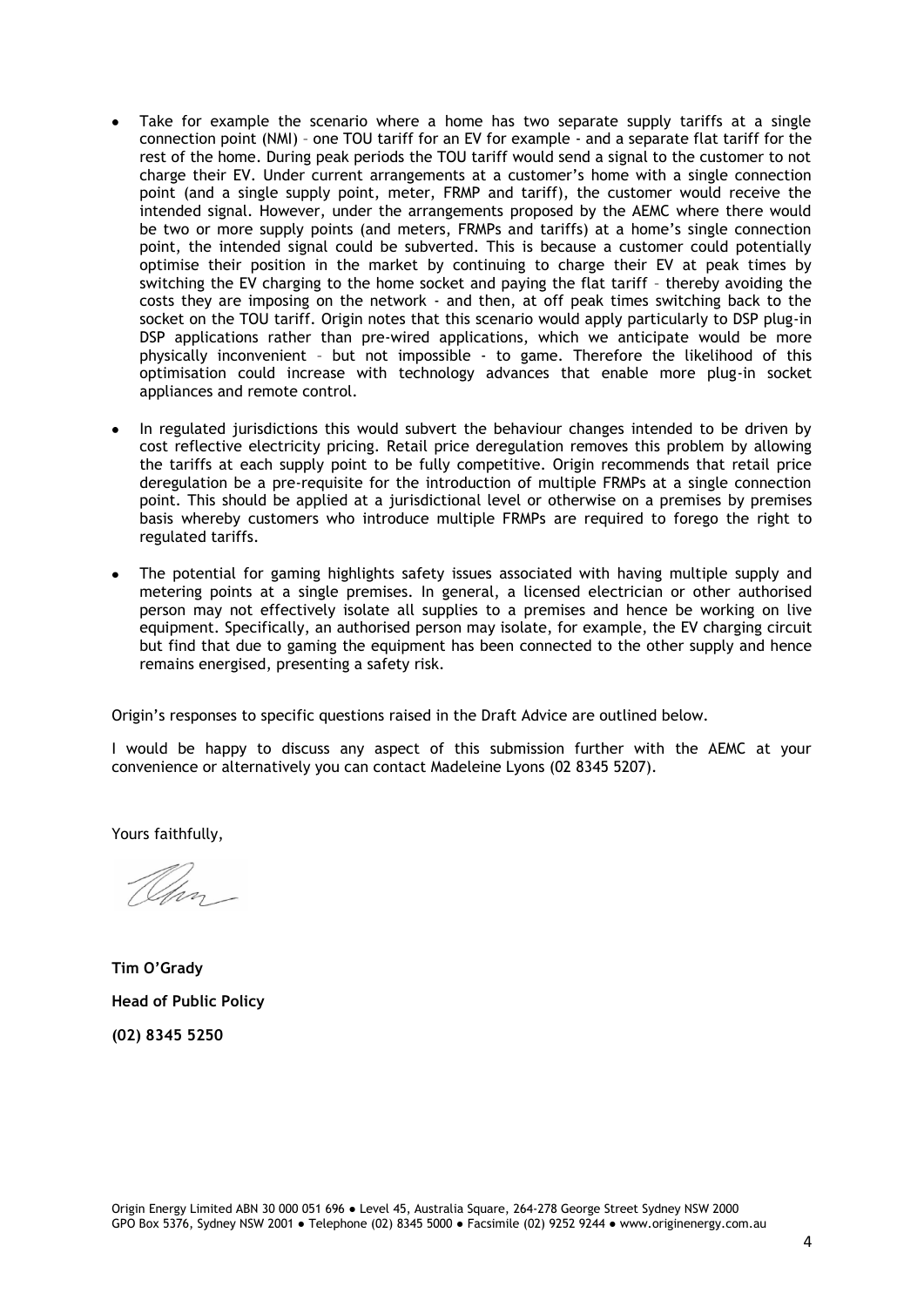# **ORIGIN RESPONSES TO SPECIFIC QUESTIONS RAISED**

# *SECTION 2: ELECTRIC VEHICLES – NEM METERING ARRANGEMENTS TO FACILITATE EFFICIENT BEHAVIOUR*

#### **Question 1 EVs and pricing**

**Do you agree that efficient EV charging behaviour should be incentivised through network pricing signals? If so, what arrangements are necessary to implement these pricing signals?** 

Origin agrees that efficient EV charging behaviour should be incentivised through network pricing signals, however to be fully effective it is necessary that this be accompanied by retail price deregulation. So long as retail prices remain regulated, the pricing structures that can be offered to customers will be limited and the introduction of network time of use pricing poses significant risk to retailers and the energy market.

Further to this, Origin supports the AEMC's:

- Draft advice summarised in section 7.1 that EV load in general should be treated the same as any other large load and DSP. Origin is concerned however by the AEMC's proposed exception to this – namely that in some circumstances specific energy market arrangements for EVs may be necessary, for example network licensing exemptions for providers of EV charging. It is not clear why this should be the case and Origin instead contends that there should be no differential treatment for EVs.
- Commitment to apply the causer-pays principle specifically, this should be applied not just to ongoing operating costs, but also to the set up costs required to change existing market arrangements.

### **Question 2 Controlled charging**

**Do you have any suggestions on how to improve the method for valuing non-firm benefits and improving the negotiation process among multiple parties so that the diverse benefits of controlled charging are captured?** 

Origin notes that in this section of the Draft Advice the AEMC seems to make an assumption that aggregators are necessary to value and capture non-firm benefits of EVs. Origin is not convinced that this is the case. In the event that aggregators become involved it is crucial that they bear all costs and risks associated with aggregator functionality. Without this assurance, there is a risk that aggregators will be free-riding existing market participants.

#### **Question 3 Vehicle to Grid**

**Should clause 7.3.1(a)(7) of the NER be amended to reflect the current early status of V2G? Should interval meters be required to have bi-directional capability?** 

Origin supports enabling bi-directional flow and vehicle to grid (V2G) applications. However, EVs should not be treated any differently in this regard from other forms of distributed generation and DSP – EV load only varies as a function of firmness, location and quantum.

A scenario to consider is the possibility of the owners of EVs coinciding within the solar photovoltaic (PV) demographic – this would require the interval meters being installed to have bidirectional capability with V2G and vehicle to home (V2H) together with PV capability (either net or gross) with important energy and data flow considerations.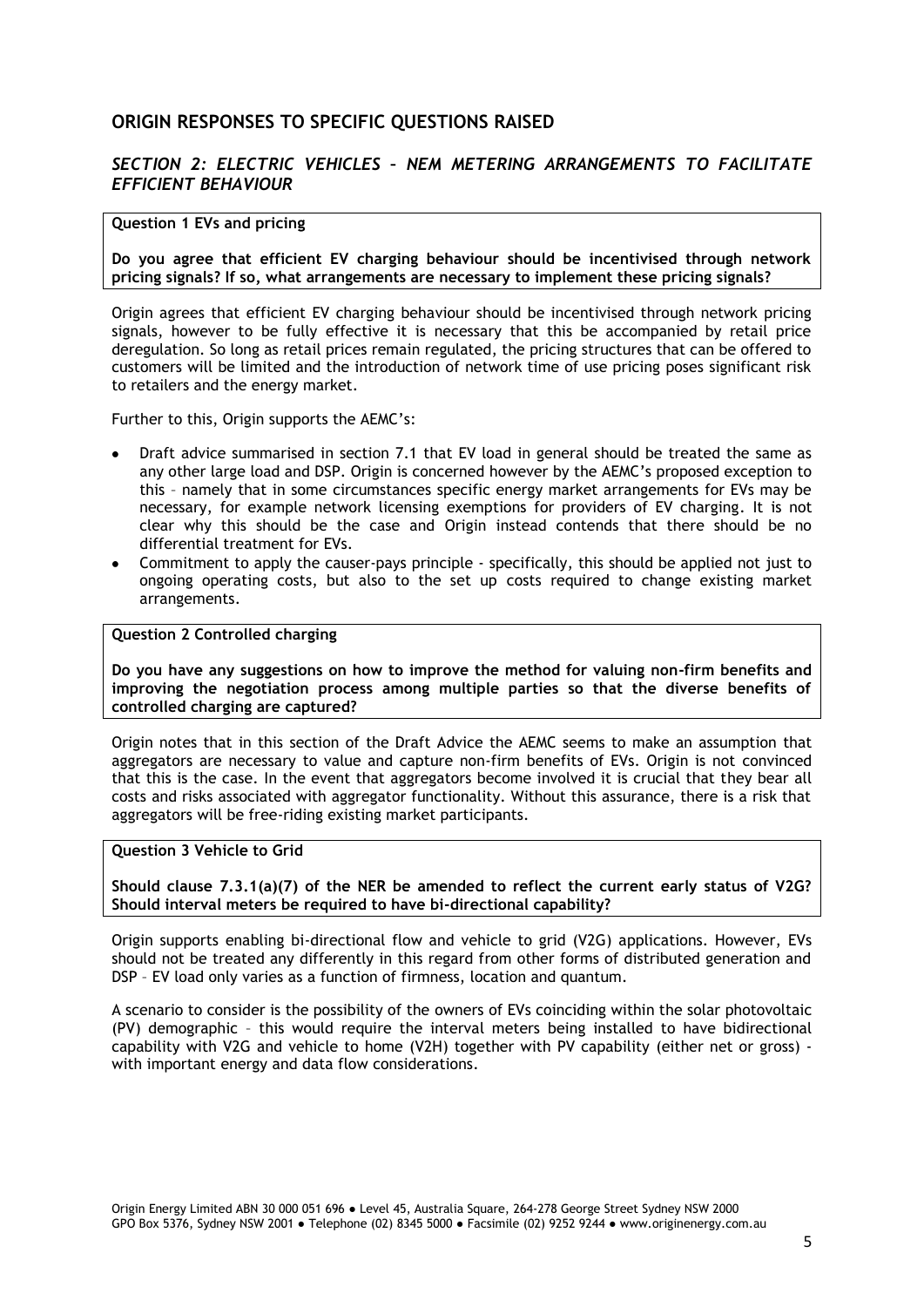**Question 4 Identifying a large load (including an EV)** 

**1. Should any loads above a threshold (eg. 15 amps) be identified to the DNSP? Could the Wiring Rules (AS/NZS 3000:2007) provide the basis for determining the maximum demand at a premise and provide the means by which an electrical contractor can notify a DNSP of a new or altered installation affecting maximum demand at that premise?** 

**2. If there are no requirements to identify particular appliances, should there be a total load threshold above which identification to a DNSP is required?** 

Origin supports load transparency and notes this functionality will assist more with demand management than consumption management.

Origin also notes that large residential sites with significant electrical appliances such as heating/air conditioning already in place may encounter issues when installing an EV charger without upgrading their mains connection. If a new mains connection is required to be installed for an EV, network providers may require a network review to ensure it can be managed; this is similar to what network providers currently undertake for some PV systems to ensure the operational integrity of the electricity network.

# *SECTION 3: ELECTRIC VEHICLES – NEM METERING ARRANGEMENTS TO FACILITATE CONSUMER CHOICE AND EFFICIENT CHARGING*

On the basis of current evidence, Origin does not believe that the case has been made to support the proposals for NEM metering arrangements outlined in section 3 of the Draft Advice and pertaining to questions 5 – 9 below. We believe these proposals require further analysis and credible quantification of associated costs, and costs of alternatives, to enable a proper assessment of the options and evidence based decisions to be made. For an overview of our concerns and reasoning please refer to Overview of Origin's Position on pages 2 – 4 of this submission.

**Question 5 Changing the definition of connection point and supply point** 

**Do you agree that changing the definition of connection point and supply point in the NER should facilitate separate metering of loads (or generation)? Does the creation of this new definition produce any unintended consequences? Please provide reasons.** 

Origin does not support the AEMC's proposal to change the definition of connection and supply point in the NER and has serious concerns that it will produce the following unintended consequences:

- *1. Creation of an uneven playing field whereby 'secondary retailers' downstream of the supply point (or 'child meter FRMPs') – and their customers - free ride existing connection metering infrastructure and upstream customers.*
- Origin is concerned that the AEMC's proposal would result in general consumers bearing the additional costs associated with introducing separate supply points and FRMPs, whereas applying the user pays principle should require these costs be borne by EV /DSP customers.
- For example, Origin notes that section 3.1.1 of the Draft Advice seems to imply that EV load should not pay its fair share in network use of system charges and that these should be paid for by the parent meter FRMP. As per previous sections, causer-pays principles must apply, EV customers must pay their fair share of DUOS and all other costs - in accordance with the degree to which EV's use the distribution network.
- Another example is the costs and responsibility involved in settling the embedded network in a parent/child arrangement - it is not currently clear who would take this up. If it is to be the parent FRMP, costs associated with the task of allocating losses and volumes for settlement across both FRMPs would need to be measured, fully accounted for and appropriately apportioned.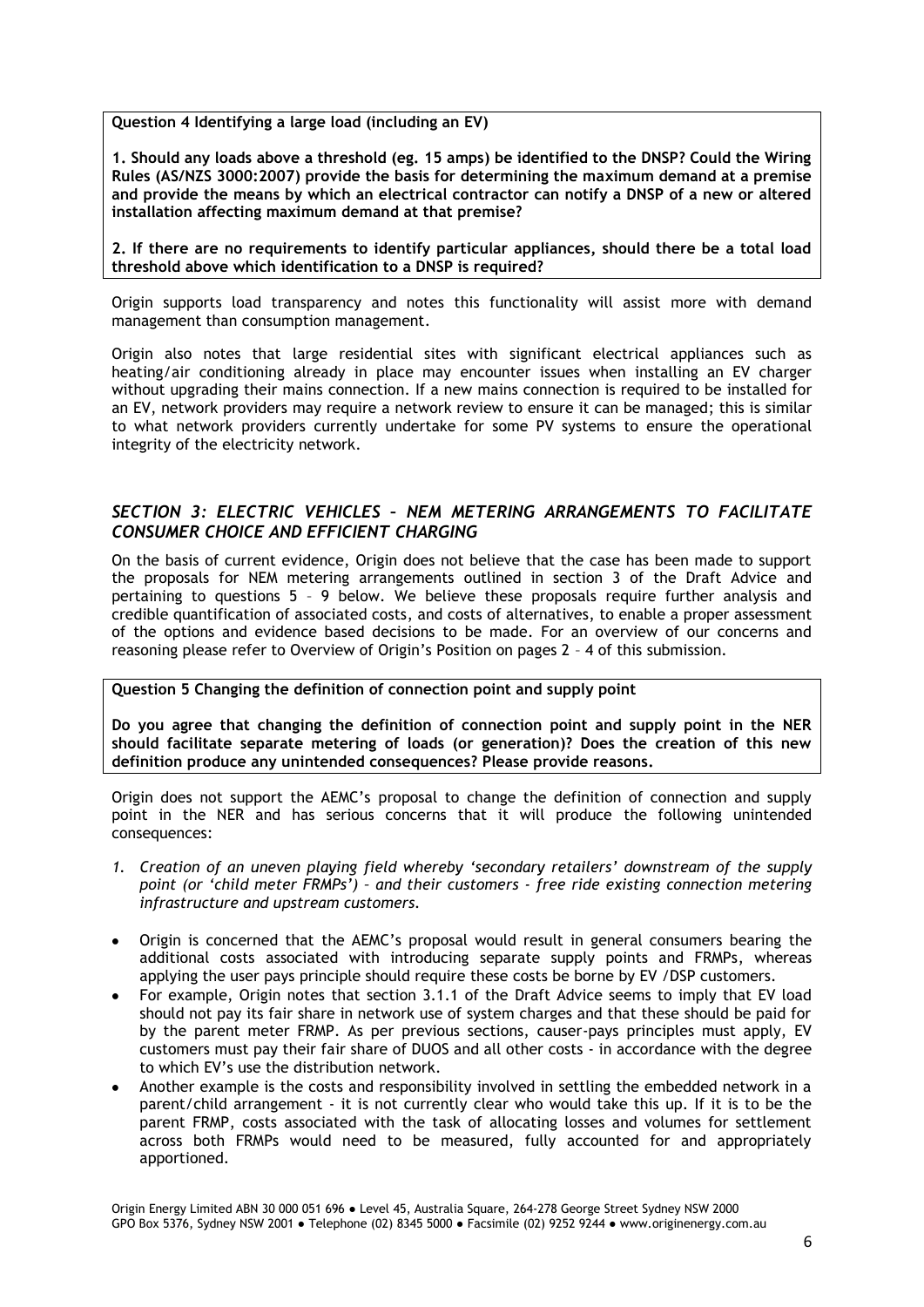- In scenarios where an EV is a business vehicle that is charged in a home different business/residential set up arrangements mean there should be different DUOS for the site.
- Finally, Origin is concerned the AEMC's proposals for parent/child metering arrangements plan to assign losses and all fixed DUOS charges to the FRMP for the parent NMI (discussed more in our response Question 6).
- *2. Increased risk of customer optimisation between multiple electricity retailers enabling them to capture the benefits of their DSP without paying the costs - subverting the behaviour intended by be triggered by cost reflective/ TOU pricing.*
- Take for example the scenario where a home has two separate supply tariffs at a single connection point (NMI) – one TOU tariff for an EV for example and a separate flat tariff for the rest of the home. During peak periods the TOU tariff would send a signal to the customer to not charge their EV. Under current arrangements at a customer's home with a single connection point (and a single supply point, meter, FRMP and tariff), the customer would receive the intended signal. However, under the arrangements proposed by the AEMC where there would be two or more supply points (and meters, FRMPs and tariffs) at a home's single connection point, the intended signal could be subverted. This is because a customer could potentially optimise their position in the market by continuing to charge their EV at peak times by switching the EV charging to the home socket and paying the flat tariff – thereby avoiding the costs they are imposing on the network - and then, at off peak times switching back to the socket on the TOU tariff. Origin notes that this scenario would apply particularly to DSP plug-in DSP applications rather than pre-wired applications, which we anticipate would be more physically inconvenient – but not impossible - to game. Therefore the likelihood of this optimisation could increase with technology advances that enable more plug-in socket appliances and remote control.
- Another unintended and perverse scenario could be where the EV is on a business tariff (as a company car) and household load is on a residential – this would require the FRMP for the residential site to be on a residential network tariff even through it is supplying a business requirement.
- In regulated jurisdictions this would subvert the behaviour changes intended to be driven by cost reflective electricity pricing. Retail price deregulation removes this problem by allowing the tariffs at each supply point to be fully competitive. Origin recommends that retail price deregulation be a pre-requisite for the introduction of multiple FRMPs at a single connection point. This should be applied at a jurisdictional level or otherwise on a premises by premises basis whereby customers who introduce multiple FRMPs are required to forego the right to regulated tariffs.
- The potential for gaming highlights safety issues associated with having multiple supply and metering points at a single premises. In general, a licensed electrician or other authorised person may not effectively isolate all supplies to a premises and hence be working on live equipment. Specifically, an authorised person may isolate, for example, the EV charging circuit but find that due to gaming the equipment has been connected to the other supply and hence remains energised, presenting a safety risk.
- *3. Requirements to upgrade an accumulation meter at the customer's premise in order to allow subtractive metering for downstream metering points.*
- The customer would be required to pay for an upgrade of the meter for its conventional load (as distinct from its separately metered load for an electric vehicle, embedded generation and so on). At a minimum, this will require the installation of a type 5 interval meter to replace an existing accumulation meter. The Local Network Service Provider (LNSP) will be the Responsible Person (RP) for such upgrades and the customer will need to pay the alternative control service costs that are associated with the upgrade. In some jurisdictions, the installation and ongoing fees for type 5 metering can be relatively expensive (more than \$500 depending on customer connection characteristics).
- In addition, the customer may not be able to revert to a lesser meter type once it upgrades to a type 4 or 5 installation.
- If the customer and (for example) a second FRMP seek to install a remotely read meter, there may be compatibility issues in the future if a type 5 meter is upgraded to a type 4 or advanced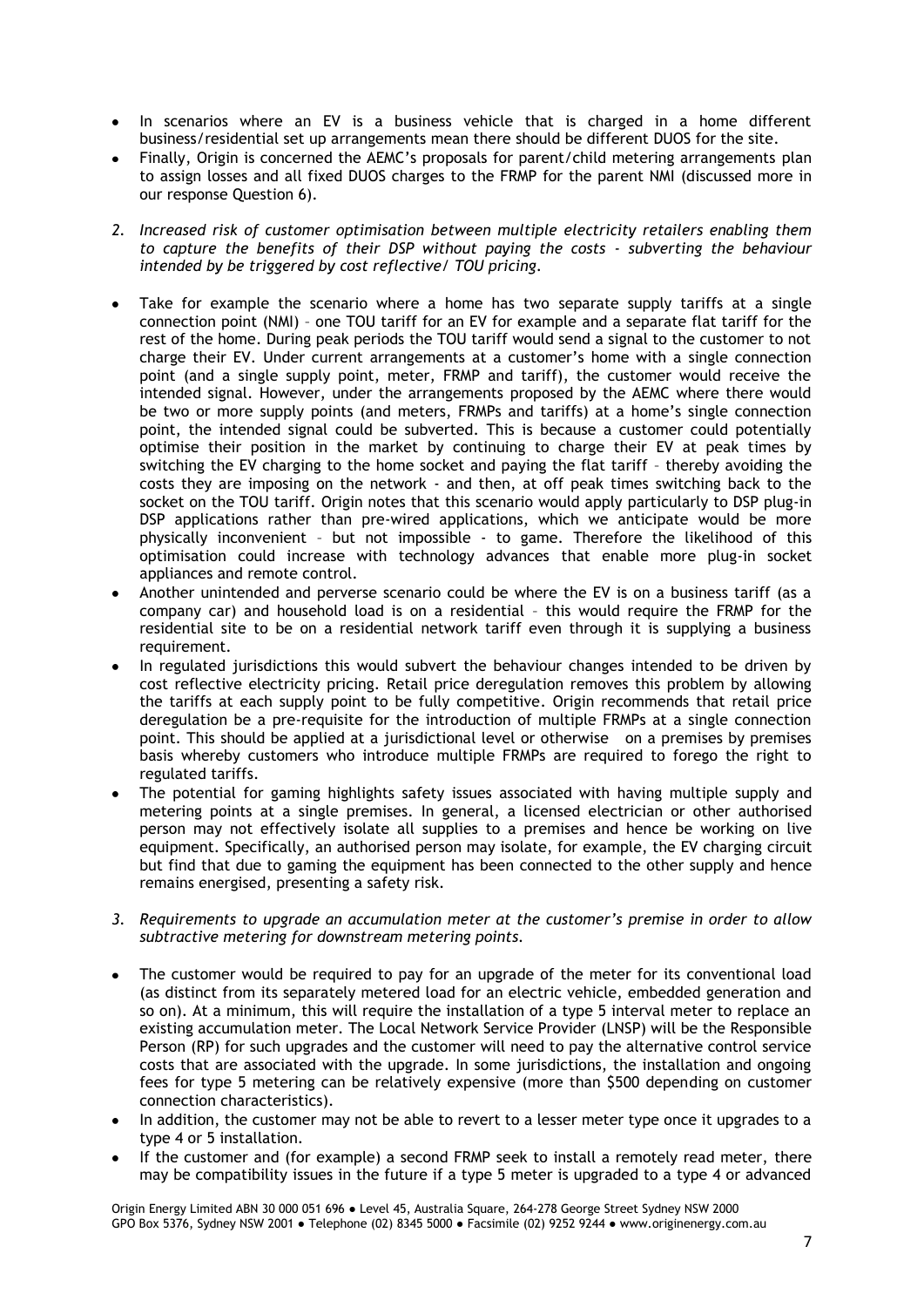meter. While Origin notes (and supports) the unbundling of metering provision and meter service costs from regulated use of system charges (as recommended in the Power of Choice Draft Report), in practice customers may, for a period of time, continue to pay for: a basic accumulation meter, an upgraded meter (either provided through the competitive metering market or charged at a regulated rate via the LNSP); and, the new downstream (second supply point) metering device.

- While we note there are incentives and trade-offs involved for the customer to pursue such an arrangement, the consequences for ongoing meter costs of selecting particular services need to be fully explained to the customer.
- *4. Significant additional costs that the customer will have to fund themselves.*
- For example, the settlement of supply point meters downstream of the connection point creates new administrative costs on the parent and child FRMPs for settlement.

In addition to unintended consequences, it is important to note that while the AEMC comments that separate metering requires a second connection point at present, this has not been Origin's experience - particularly in relation to embedded networks or sub-metering customer embedded generation (such as solar PV). It is unclear therefore how current provisions of the NER prohibit subtractive metering arrangements for measurement that is "on market". Furthermore, Origin notes that appliances such as Electric Vehicle Supply Equipment (EVSE) can have in-built metering meaning that there are no requirements for additional metering costs it is just a business process/commercial arrangement.]

Finally, it is not clear how retailer of last resort (RoLR) will apply in multiple FRMP scenarios. For example:

- In the case of multi-element meters (discussed in Question 7), if the FRMP is the failing  $\bullet$ retailer, and is also the RP, how is matter of RoLR to be managed?
- In the case of parent/child metering or multi-element/register metering, who is the RoLR for the load of the failing FRMP? There are existing arrangements for default RoLR that may complicate such issues.

Origin recommends that the costs and benefits of the advised changes be evaluated ahead of any rule change. This would also provide the opportunity to test different scenarios and draw out unintended consequences that may arise.

#### **Question 6 Parent/child metering arrangements**

**Do you agree that our proposals address existing issues with parent/child metering arrangements? If so, how should these arrangements be specified in the NER? Please provide reasons.** 

Generally, Origin is of the view that the existing rules provide for the situation described by the AEMC. While a rule change may clarify some uncertainties with respect to roles and responsibilities, the NER does not prevent the type of outcomes that are described in section 3.2 of the Draft Advice. Further to this, Origin does not consider that the cost of a second meter installation to be remotely close to the cost range described on page 29 of the Draft Advice. The cost of an onmarket child meter or a second meter will be very similar.

The load from an EV does not always have to be separately metered in order to provide a benefit to consumers. The EV load will form part of the total load from a connection point and tariffs can be developed that suit customer preferences without the installation of second meter. A second metering installation, while not imposing the costs of the kind the AEMC describes, will add additional costs and administrative arrangements will be required to settle the energy and allocate losses on a subtractive basis.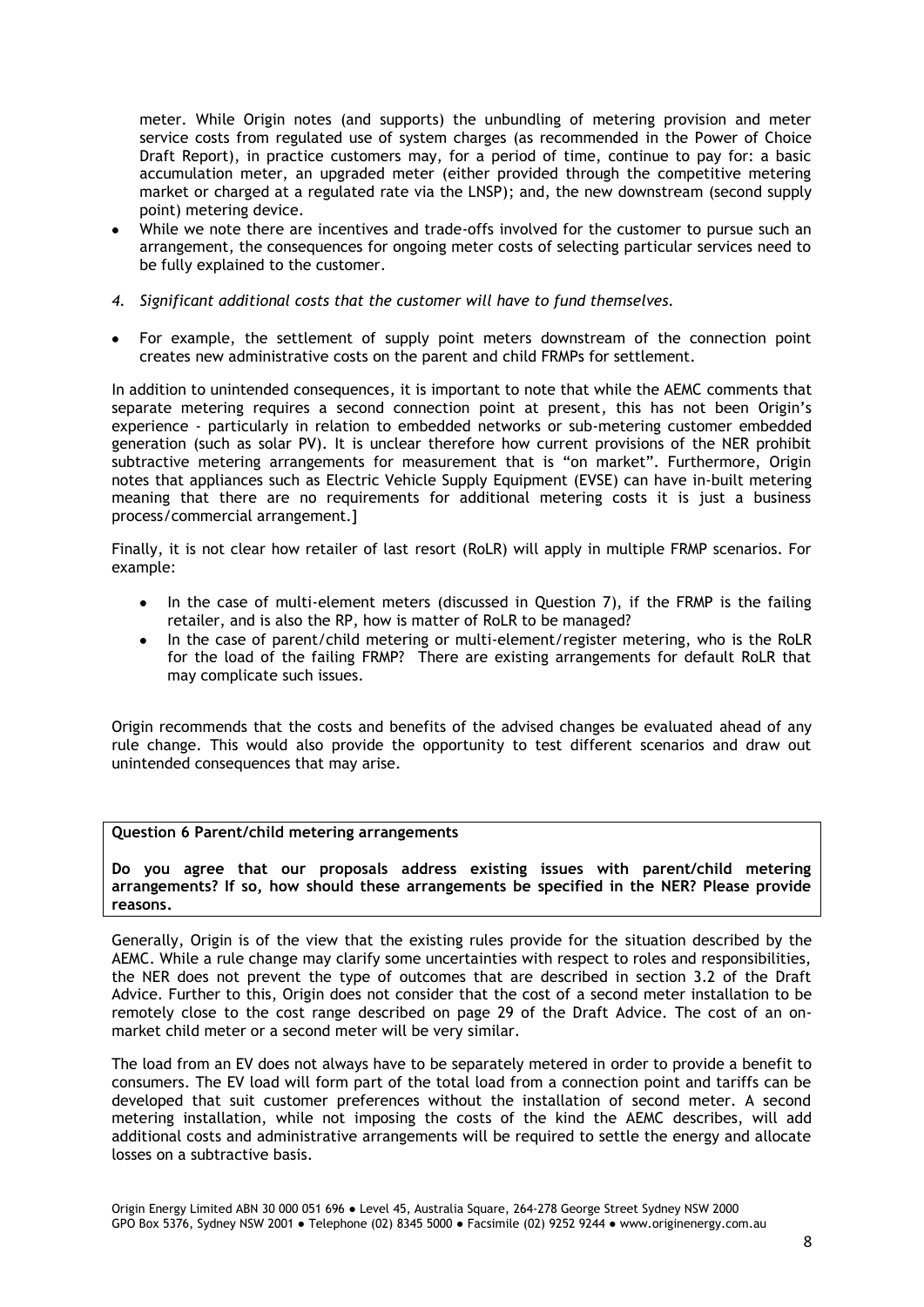Origin has developed a number of scenarios and indicative costs that may assist the AEMC in further understanding the impacts of new parent/child arrangements, and multiple FRMPs/registers at a single customer premise. These are set out in Table 1 toward the end of our comments on this section of the Draft Advice (after question 9).

The AEMC states on page 29 of the Draft Advice that it intends to introduce further flexibility to:

…increase the range of products and packages that can be offered to consumers, and hence increase competition in the provision of EV services and demand side options.

Origin considers that retailers and other services providers (including LNSPs) have been constrained in offering additional services for many years due to regulatory barriers (for example, the smearing of metering costs into general distribution use of system charges has discouraged investment in advanced metering services as customers will pay for replaced metering services they do not used in addition to their new services). While acknowledging new DSP services are now available due to falling technology costs, other DSP initiatives have been discouraged by regulatory restrictions since retail contestability of energy was introduced. Origin has pointed out these regulatory barriers in a range of forums in the past.

Also, on page 31 of the Draft Advice, the AEMC states that off market sub-metering "would not be contestable and consequently may limit consumer choice", is perhaps at odds with the ability for the customer to switch to FRMP(s) who provide their preferred services. Origin would contend that some of the DSP services under discussion are new markets and it is not certain what market structures and commercial arrangements will emerge at this stage. As such, prescribing changes to the rules to accommodate particular models could be premature without actual market experience. Off market sub metering delivers the outcome of measuring the EV usage separately and can be more cost effective.

Finally, Origin is concerned that the AEMC's proposals for parent/child metering arrangements do not evenly apportion costs between the parent and child FRMP and is not clear why – given its espousal of the causer-pays principles. Specifically, Origin does not understand why:

- losses within the premises would be assigned to the parent meter;
- all fixed DUOS charges would be assigned to the FRMP for the parent NMI, unless otherwise agreed with the consumer; and

The problem with this is that it creates an uneven playing field between existing retailers and incoming aggregators.

The risks being taken on the parent meter FRMP the process for settlement are unclear and require clarification. For example, is the parent FRMP responsible for settling for the whole combined load or the net load?

Origin notes that the existing Embedded Network guidelines provide an option for a customer to opt out of the embedded network –the implications of how this would work where there is the potential for what appears to be a FRMP and meter register to opt out of the embedded network are unclear. In addition where the EV is set up as a child meter and there is a clear separation between the house load and the EV the customer at the EV meter can still opt out of the embedded network.

## **Question 7 Multi-element meters**

**Do you agree that having one Responsible Person for multi-element meters is the efficient solution? Are there any other issues with multi-element meters that we should address?** 

No – there needs to be very clear roles and responsibilities for the market processes associated with the different metering elements. The existing processes work in the market as there is no concept of different retailers being associated with different elements.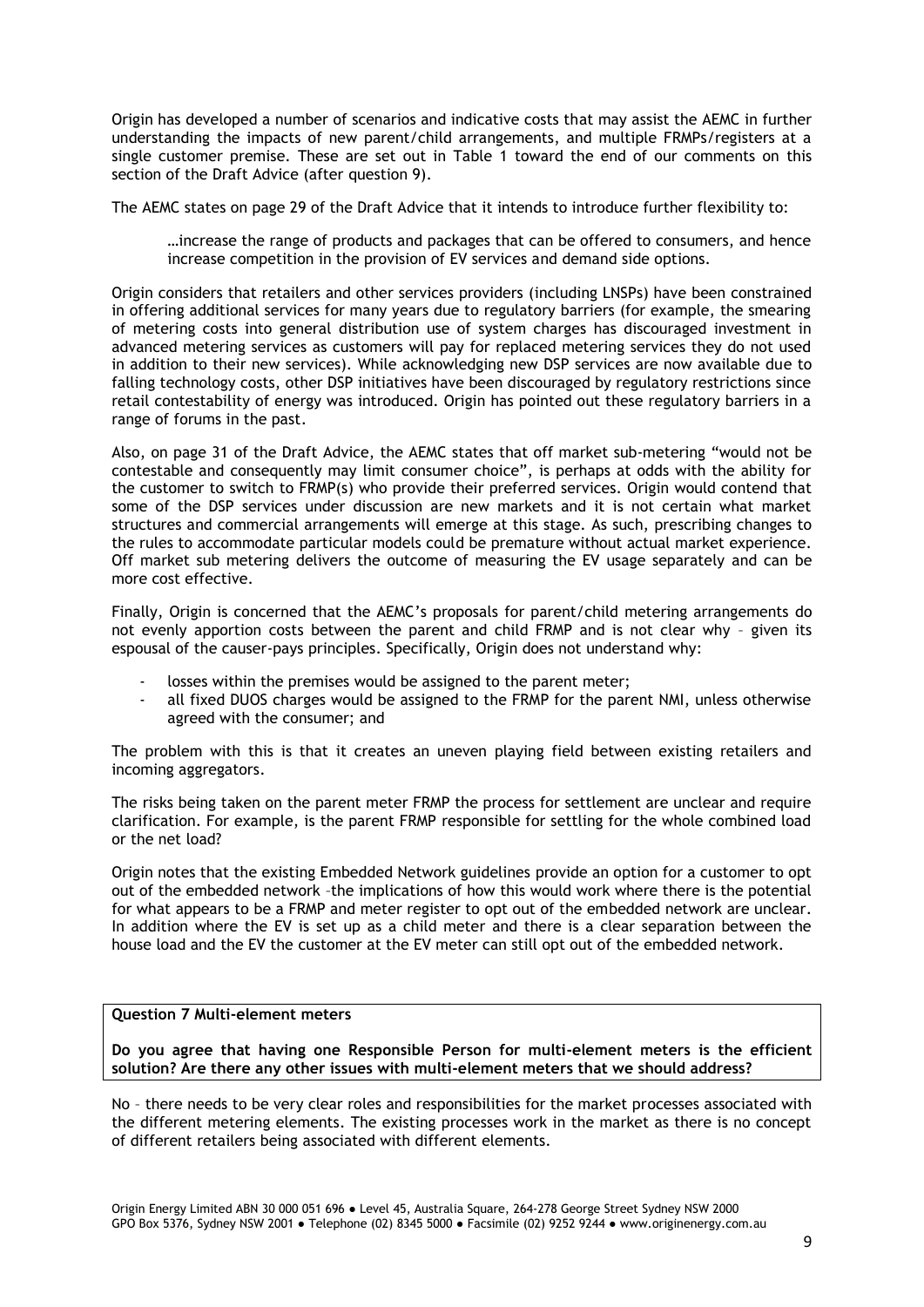It is difficult to see how multiple RPs could be supported for a single metering installation. Where multiple FRMPs are present at the site and metering is type 5, complexities in relation to who is the RP do not emerge as the RP is the LNSP. Where metering is type 1-4, any of the FRMPs could nominate to undertake the RP role (or nominate the LNSP to be the RP). In contestable situations, one solution to determining which FRMP should be the RP where a number of FRMPs are associated with a multi-element meter could be the FRMP with the most significant load (and financial exposure to the NEM). Origin believes that FRMPs and LNSPs will be able to arrive at commercially acceptable terms on this matter.

Origin agrees that multi-element metering is often more cost effective than separate single element meters, however we note that the cost of wiring specific loads to the multi-element meter may offset some of these savings. For example, metering solar PV systems on a gross basis (where the system is wired to the gross measurement element, usually at the front of a residential premise) is generally more expensive than net metering.

#### **Question 8 Metering in embedded networks**

**Do you agree that our recommendations address existing uncertainties with respect to metering in embedded networks? Please provide reasons.** 

No – even where embedded networks have operated for an extended period with existing market participants there continues to be uncertainty and disputes regarding their establishment and ongoing responsibilities.

Customers would need to fully understand the implications for their site from forming an embedded network as well as the network related issues associated with the connections downstream, for which the networks generally have no responsibility.

Issues associated with electrical maintenance and faults would also likely be the customers' responsibility and need to be properly understood.

## **Question 9 Two (or more) FRMPs at a connection point**

**1. Do you agree that our recommendations will enable two or more FRMPs to operate effectively at a connection point? Please provide reasons**

No – as previous outlined in questions 5 and 6 and the Overview of Origin's Position at the outset of this response.

Two or more separate FRMP's on the same connection point seems to be a solution to a problem that doesn't yet exist, and where there are other possible and lower cost solutions which have not been considered.

The existing market rules regarding B2B transactions and timings, market responsibilities and MSATS requirements have not been developed to take into account the possibility of multiple different FRMPs associated with a single meter / connection point.

With potential to have FRMP based on meter registers, the file format requirements for both data provision and market settlement need to be precise to ensure that the customers' data is sent to the correct industry participants and settled effectively.

Origin recommends that a full cost-benefit assessment is required before permitting two (or more) FRMPs at a connection point.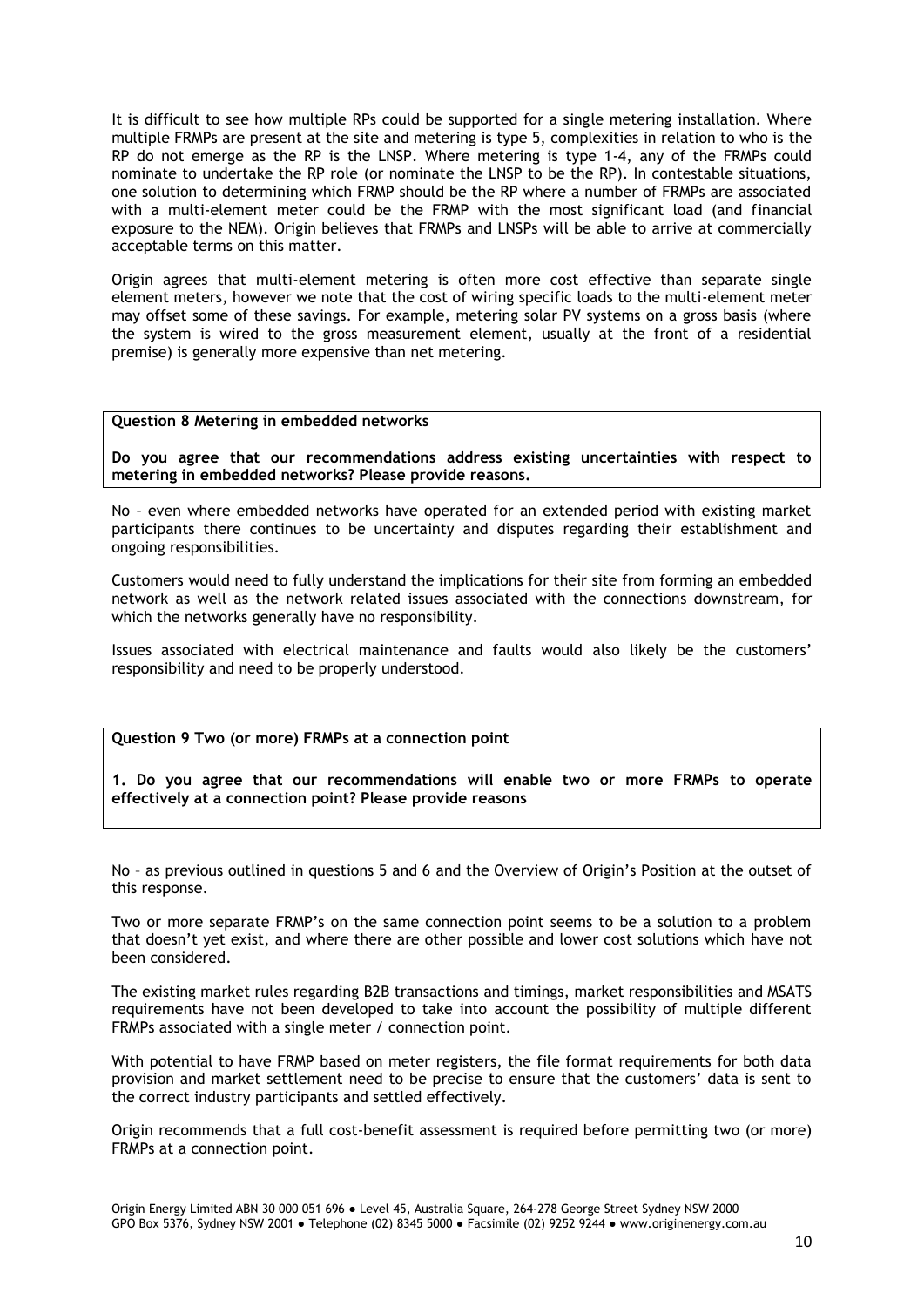**Question 9 cont.**

**2. In the event that one FRMP wishes to disconnect a consumer, do you agree that a FRMP should have the power to disconnect the consumer's total load, which includes the load from the other FRMP? Or do you think that each part of the load should be able to be disconnected independent of the other FRMP?**

Origin fundamentally disagrees with the proposal that any FRMP at a multi-FRMP premises should have the power to disconnect the consumer's total load. The implications of the proposal for any FRMP to disconnect a consumer's premises as a whole are significant. A key issue the proposal raises is how EVs interact with existing electricity load that is deemed to be an essential service. While Origin is not implying that EV charging is an essential service, the AEMC's proposal opens up the scenario where multiple FRMPs would be interacting with and could possibly disconnect an essential service. If this were to proceed we can anticipate consumer confusion and health and safety risks, and significant cost, regulatory and reputational risk for the FRMPs for the remaining load (existing energy retailers). Costly and challenging disputes would result, and the Victorian Wrongful Disconnection regime for example would be overloaded with cases that may not be able to be linked back to effectively authorised retailers. If the goal is to have each load be able to be disconnected, then each part of the load must be able to be disconnected independent of the other FRMP(s) at the premises. In the event that this is not possible as a default (which we expect will be limited), the second and subsequent FRMPs will need to decide if they pay for upgrades to the premises to provide for separate disconnection or not.

It should be recognised that this proposal is not specific to EVs and nor is it limited to a two FRMP premises. Allowing for multiple FRMPs means that any service provider that sees a benefit in selling load-specific products can do so, and the only limitations are the range of services and the number of meters that a consumer can accommodate. This can then mean that the provider of EV services, or any other services being offered, can disconnect the whole load. Further, there is a chance that any one or more of these service providers will not be subject to the NECF and the consumer protections within it, such as minimum collection periods and disconnection obligations.

This situation raises several important issues that Origin believes the AEMC cannot ignore.

First, the AEMC has suggested that the NECF and the Australian Consumer Law (ACL) are much the same, with the implication that disconnection via the ACL will have much the same consumer impact as disconnection under the NECF. Origin disagrees with this view – and points to the substantial work and effort that has been expended developing the NECF given the presence of the ACL as counter evidence.

In fact, these consumer protection regimes are clearly different, with the level of consumer protections under the NECF being significantly higher than the ACL. The NECF reflects the fact that electricity is an essential service for residential consumers, and thus provides for disconnection timeframes, hardship programmes, use of an energy Ombudsman and life support mechanisms, among other things. Energy retailers are not allowed to disconnect a consumer where they have not adhered to the minimum collections timeframes or offered payment plans under certain circumstances, and they also cannot disconnect if the consumer is on life support, in the retailer's hardship programme, or where the consumer has made a complaint to the relevant Energy Ombudsman. These requirements are not reflected in the ACL.

It is inappropriate that any service provider could disconnect a consumer's household and not be subject to the full disconnection, collections, complaints and hardship requirements of the NECF. Regardless of whether a service provider's own service is seen to be core or incidental, or whether it is the sale of energy or something else, the moment that such a service provider can affect the provision of electricity to the whole premises they must be subject to the same requirements as other retailers.

Leading from this, we can see that there are several occasions where an energy retailer cannot disconnect a residential consumer based on that consumer's specific circumstances, and that the nature of those circumstances may not be shared with the market as a whole. While the distributor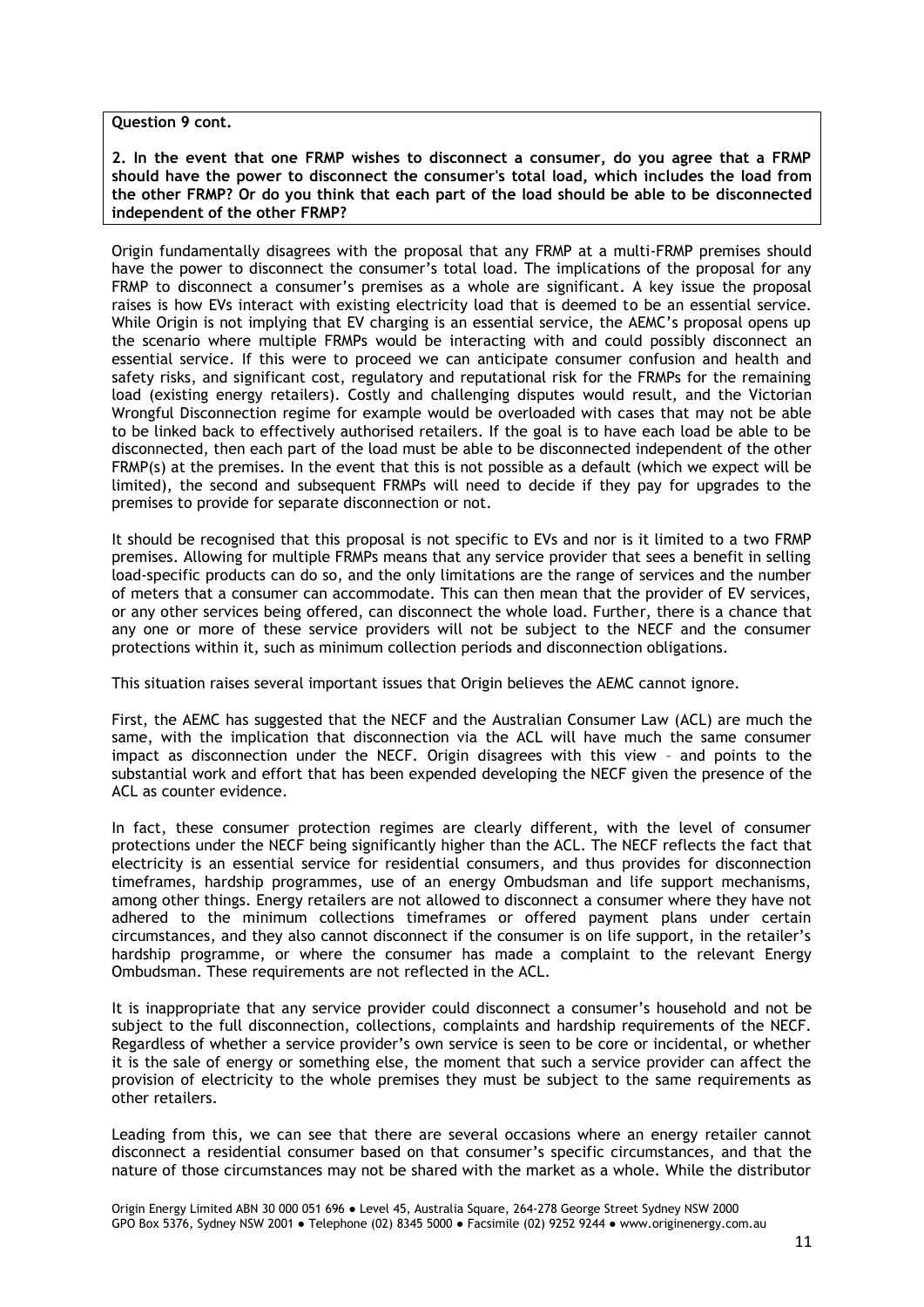for the premises will have life support information and this can be provided to all FRMPs (with the correct contractual arrangements), the customer's membership of a retailer's hardship programme or status of a complaint will not be shared information. Having multiple FRMPs at a premises thus requires new processes for all FRMPs which might disconnect the whole load to be aware of the consumer's situation with another service provider and to not take action under a range of circumstances. This will be difficult to police if the service providers are not all subject to NECF, and we suggest it is impossible to manage effectively and with regard to the consumer's reasonable expectations about privacy. As a final point it should be recognised that consumers cannot contract out of these provisions of NECF – it does not matter what service providers might agree with consumers, if the whole premises is disconnected the retailer selling electricity to the bulk of the house- or the parts deemed "essential" which is another complicated issue that the AEMC is opening up and that would require resolution – has legal obligations to comply with the NECF.

Even if all service providers are subject to NECF, there are further reasons why the AEMC's disconnection proposal is impractical. Service providers will have different credit models, and it is not appropriate for a new service provider's collections approach to hamper the original service provider's customer service or credit collection model. Energy retailers are regularly requested to consider disconnection as a last resort only, even where there are rights to disconnect under NECF, and this is a principle of NECF itself. Energy retailers are criticised for moving to disconnection where there are further ways to engage with customers first, and this is a policy topic that is regularly on the agenda of government and regulatory decision-makers. It is inappropriate to overlay another service model that does not share or understand the essential service policy to date and the principles observed. As an existing retailer to the premises, we also object to our capacity to collect debt from our customers being limited by another service provider.

As a final point, we believe there is a question as to whether the contractual term that would provide for disconnection of an entire load by one FRMP would constitute an unfair term under the ACL. For example, it is difficult to see how disconnection of an entire household is reasonably necessary to protect an EV charging business's interest, particularly given the level of potential detriment to which the household may be exposed.

## *SECTION 4: ELECTRIC VEHICLES – NEM ARRANGEMENTS TO FACILITATE CONSUMER CHOICE*

**Question 10 Sale of electricity and the bundled service provider** 

**Do you consider the AER should be required to specify how it will determine whether a bundled service provider is selling a good or service that constitutes a legal sale of electricity, for example, through a guideline?** 

Yes, Origin supports the AER specifying how it will determine whether a bundled service provider is selling a good or service that constitutes a legal sale of electricity. However, this may require more than a guideline, and we question how there are not more comprehensive changes required to NECF as a whole.

Given the implications of the AEMC's other proposals, such as the proposal above that any FRMP might be able to disconnect a consumer's whole load, we would expect any assessment of what is the sale of electricity to clearly also account for the effects of the range of service providers on authorised retailers and their existing obligations to consumers. These cannot be seen as parallel or somehow independent services – the consumer's home is already receiving an essential service and this cannot be compromised in any way. Consumers are unlikely to appreciate semantic differences between electricity provision and provision of kilometres or units of air, or whatever other device may be used by a service provider, and consumer dissatisfaction will be high should the actions of the additional service providers impact their existing energy supply.

## **Question 11 EVs and retail exemptions framework**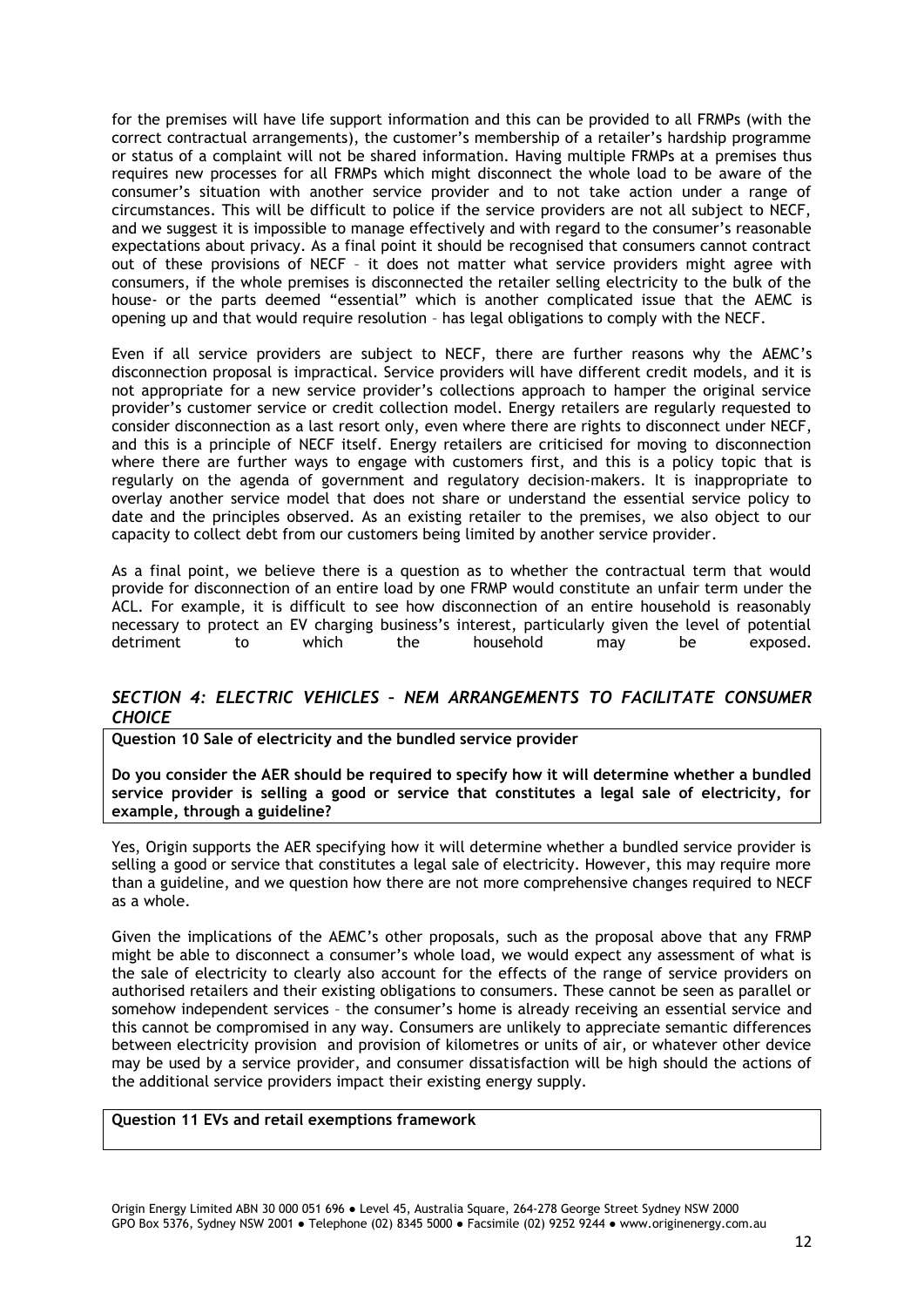**Do you agree that the AER should review its retail exemptions framework to clarify the status of EV charging at commercial EV charging stations where onselling occurs? Please provide reasons.** 

Origin agrees that the AER should review its retail exemptions framework to clarify the status of EV charging at commercial EV charging stations where on selling occurs. This is unlikely to comprise a significant piece of work but it would appear to be a minimum requirement given the paradigm shift reflected by services such as EV charging outside the home. Electricity may be seen as merely a replacement for petrol in these circumstances but the nuances of the change should be investigated with stakeholders through AER consultation.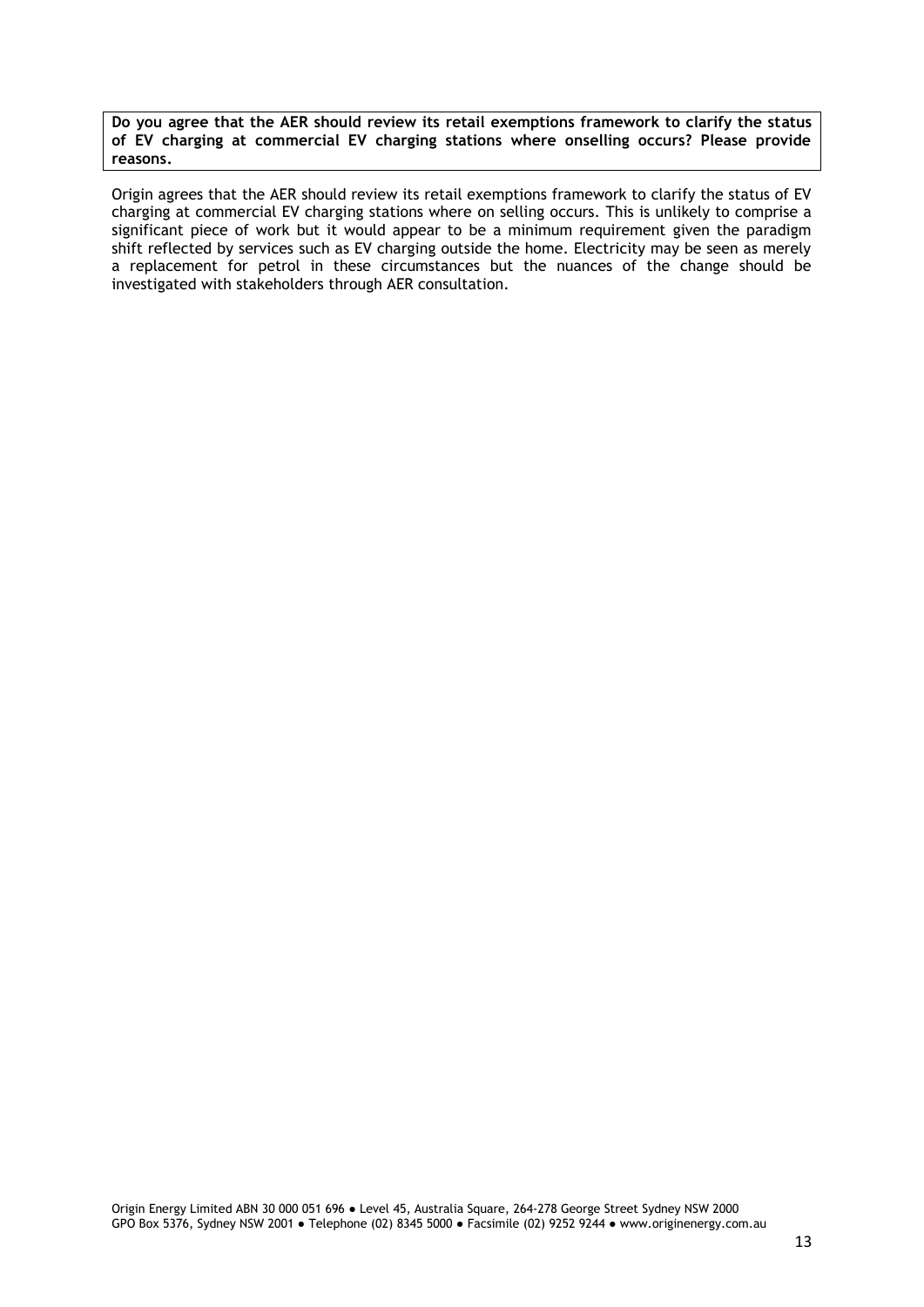|  | Appendix 1: Indicative costs associated with various metering options <sup>4</sup> |  |  |
|--|------------------------------------------------------------------------------------|--|--|
|  |                                                                                    |  |  |

|   | Option description                                                        | <b>Additional</b><br>meter<br>required? | Incremental costs                                                                                                                                |                               | Multiple<br><b>FRMPs</b><br>allowed?                                                 | Ongoing meter opex (annual)                         |                                                   |
|---|---------------------------------------------------------------------------|-----------------------------------------|--------------------------------------------------------------------------------------------------------------------------------------------------|-------------------------------|--------------------------------------------------------------------------------------|-----------------------------------------------------|---------------------------------------------------|
|   |                                                                           |                                         | High                                                                                                                                             | Low                           |                                                                                      | High                                                | Low                                               |
|   | EV<br>installs<br>Customer<br>charging, does not alter<br>existing meter. | <b>No</b>                               | \$0                                                                                                                                              | 50                            | No                                                                                   | $$30-$50(T6)$<br>\$60-\$100 (T5)<br>\$80-\$120 (T4) | $$25-$40 (T6)$<br>\$35-\$70 (T5)<br>$$40-$75(T4)$ |
| 2 | Single FRMP, off market<br>meter to measure EV- (T4)                      | Yes                                     | 2 T4 meters @ \$500 = \$1000                                                                                                                     | 2 T4 meters $@$ \$300 = \$600 | No.<br>but<br>second<br>retailer/third party<br>may be contracted<br>to second meter | \$80-\$120 (T4)                                     | $$40-$75(T4)$                                     |
|   | Single FRMP, off market<br>meter to measure EV- (T5)                      | Yes                                     | 2 T5 meters @ \$600 = \$1200                                                                                                                     | 2 T5 meters @ \$250 = \$500   | but<br>No.<br>second<br>retailer/third party<br>may be contracted<br>to second meter | \$60-\$100 (T5)                                     | \$35-\$70 (T5)                                    |
|   | Parent/child metering (T4)                                                | Yes                                     | As for option 2                                                                                                                                  | As for option 2               | Yes                                                                                  | \$80-\$120 (T4)                                     | \$40-\$75 (T4)                                    |
|   |                                                                           |                                         | As for option $2 +$ annual admin cost for settlement (\$100-\$150 per<br>annum)<br>Cost to serve for second FRMP                                 |                               |                                                                                      | \$60-\$100 (T5)                                     | \$35-\$70 (T5)                                    |
|   | Parent/child metering (T5)                                                | Yes                                     | As for option 3                                                                                                                                  | As for option 3               | Yes                                                                                  | \$80-\$120 (T4)                                     | $$40-$75(T4)$                                     |
|   |                                                                           |                                         | As for option $2 +$ AEMO settlement costs (\$100-\$150 per annum), cost<br>to serve for second FRMP, potential duplication in dispute resolution |                               |                                                                                      | \$60-\$100 (T5)                                     | \$35-\$70 (T5)                                    |
| 6 | One meter, two separate<br>FRMPs (T4)                                     | <b>No</b>                               | 1 T4 meter @ \$500                                                                                                                               | 1 T4 meter @ \$300            | Yes                                                                                  | \$80-\$120 (T4)                                     | $$40-$75(T4)$                                     |
|   |                                                                           |                                         | AEMO settlement costs, cost to serve for second FRMP, potentially<br>higher dispute resolution costs (\$50-\$125 per annum)                      |                               |                                                                                      | \$60-\$100 (T5)                                     | \$35-\$70 (T5)                                    |
|   | One meter, two separate<br>FRMPs (T5)                                     | No                                      | 1 T5 meter @ \$600                                                                                                                               | 1 T5 meter @ \$250            | Yes                                                                                  | \$80-\$120 (T4)                                     | $$40-$75(T4)$                                     |
|   |                                                                           |                                         | As for option 6.                                                                                                                                 |                               |                                                                                      | \$60-\$100 (T5)                                     | \$35-\$70 (T5)                                    |

Key: T4 = type 4, remotely read interval meter

T5 = type 5, manually read interval meter

T6 = type 6, basic accumulation meter

 $\overline{a}$ <sup>4</sup> These apply to any dedicated metering arrangement, not just EVs and are incremental for multiple devices separately metered in the NEM. Also note - using a meter within the appliance like the EVSE requires no additional metering costs.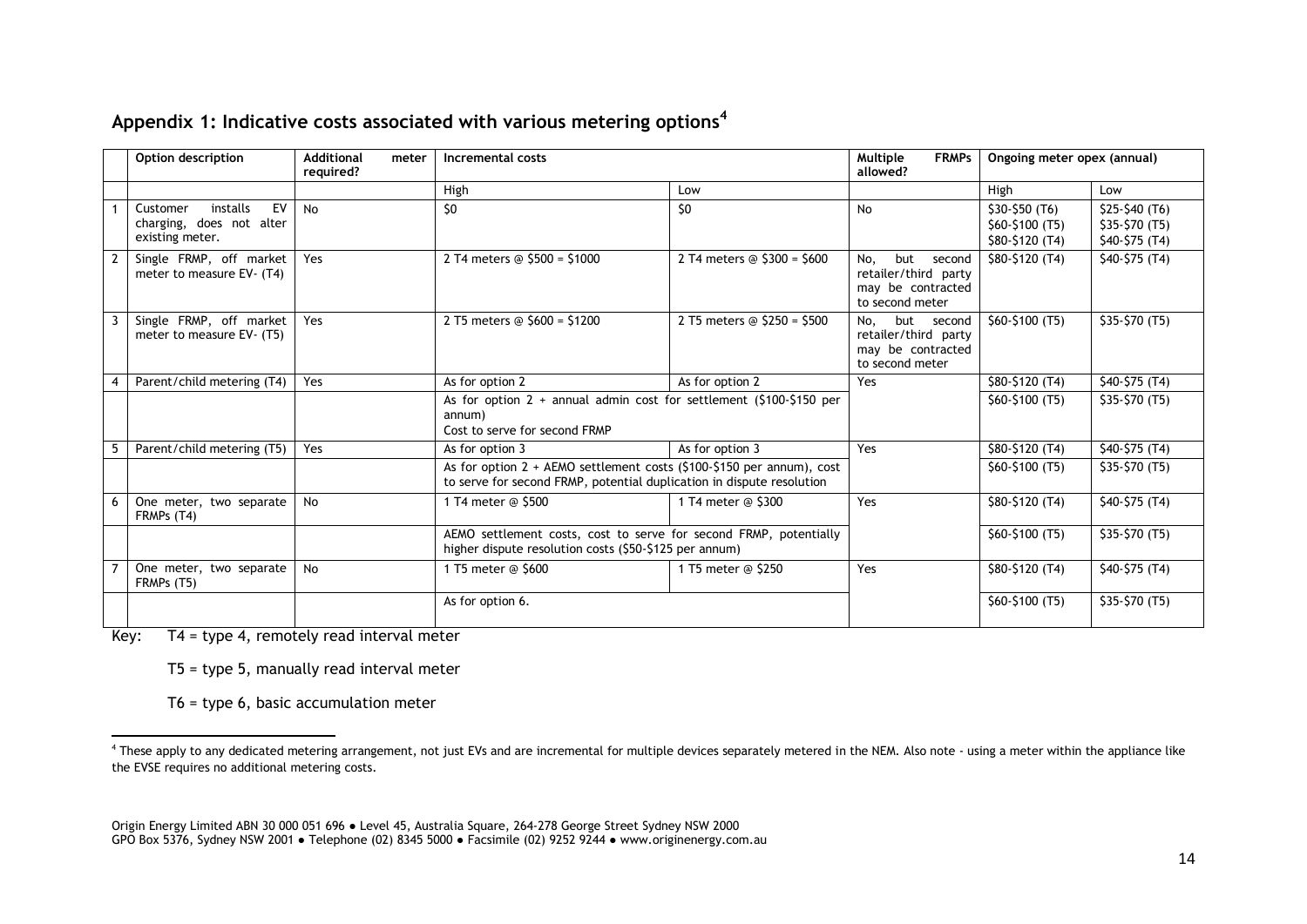# **Appendix 2: Summary of Origin's position on AEMC's Draft Advice**

| <b>AEMC Draft Advice</b>                                                                                                                                                                                                                                                                                                                                                                                                                                                                                                                                                                                                                                                                                                                                                                                                                                                                                                                                                                                                                                                                                                                                                                                                                                                                                                                                                                                                                                                                                                                                                                                                                                                                                                                                                                                                                                                                                                                                                                             | <b>Origin position</b>                                                                                                                                                                                                                                                                                                                                                                                                                                                                                                                   |
|------------------------------------------------------------------------------------------------------------------------------------------------------------------------------------------------------------------------------------------------------------------------------------------------------------------------------------------------------------------------------------------------------------------------------------------------------------------------------------------------------------------------------------------------------------------------------------------------------------------------------------------------------------------------------------------------------------------------------------------------------------------------------------------------------------------------------------------------------------------------------------------------------------------------------------------------------------------------------------------------------------------------------------------------------------------------------------------------------------------------------------------------------------------------------------------------------------------------------------------------------------------------------------------------------------------------------------------------------------------------------------------------------------------------------------------------------------------------------------------------------------------------------------------------------------------------------------------------------------------------------------------------------------------------------------------------------------------------------------------------------------------------------------------------------------------------------------------------------------------------------------------------------------------------------------------------------------------------------------------------------|------------------------------------------------------------------------------------------------------------------------------------------------------------------------------------------------------------------------------------------------------------------------------------------------------------------------------------------------------------------------------------------------------------------------------------------------------------------------------------------------------------------------------------------|
| 7.1 Electric Vehicles - NEM arrangements to facilitate efficient behaviour                                                                                                                                                                                                                                                                                                                                                                                                                                                                                                                                                                                                                                                                                                                                                                                                                                                                                                                                                                                                                                                                                                                                                                                                                                                                                                                                                                                                                                                                                                                                                                                                                                                                                                                                                                                                                                                                                                                           | Generally support.                                                                                                                                                                                                                                                                                                                                                                                                                                                                                                                       |
| Our power of choice review found that the current network and retail tariffs do not necessarily reflect the cost of supply and<br>the delivery of electricity. This means that most consumers currently do not have options to capture the value of DSP<br>activities. Therefore, the current pricing arrangements are unlikely to promote efficient charging behaviour for EV consumers.<br>• Although efficient behaviour requires high use consumers to face cost reflective prices, we do not recommend mandating<br>specific price structures for residential EV consumers because:<br>• EVs should be treated as other forms of large load and DSP and the power of choice review will provide advice on how the<br>market could move towards more cost reflective prices; and<br>• retailers and networks can still develop their own EV specific tariffs to incentivise efficient behaviour.<br>• Also, we recommend that:<br>- there may be merit in having some form of geographical variation in the DUOS charges to better focus the network costs onto<br>the EV consumer; and<br>- meters with interval read capability are necessary to enable consumers to be incentivised to behave in a manner that yields<br>efficient market outcomes. The power of choice review is exploring how high use consumers, such as large load consumers, can<br>be allocated interval (or other time varying) meters to facilitate efficient behaviour.                                                                                                                                                                                                                                                                                                                                                                                                                                                                                                                                              | To be fully effective it is necessary that<br>network pricing signals be accompanied<br>by retail price deregulation. So long as<br>retail prices remain regulated, the<br>pricing structures that can be offered to<br>customers will be limited and the<br>introduction of network time of use<br>pricing poses significant risk to retailers<br>and the energy market. Origin therefore<br>supports the AEMC in its review of<br>electricity market competition by<br>jurisdiction through the Australian<br>Energy Market Agreement. |
| • We consider that the connections charging framework administered by the AER is appropriate for EVs connecting to a<br>distribution network and we are not proposing any changes. The framework for setting upfront connection charges under<br>Chapter 5A of the NER allows for the possibility of applying a connection charge to EVs connecting to a distribution network<br>depending on the nature and size of the connection.<br>• We consider that the right to controlled charging ultimately lies with the consumer. This right can be assigned by the<br>consumer to other parties in exchange for benefits to the consumer. To realise the benefits of controlled 70 Energy Market<br>Arrangements for Electric and Natural Gas Vehicles charging, effective commercial relationships (or contracts) between the<br>consumer and potentially DNSPs, retailers and aggregators are required. We recognise the role that third parties (such as<br>aggregators) can play in negotiating (on behalf of the consumer) the allocation of benefits between multiple parties. To assist<br>these third parties in negotiating benefits of controlled charging so that it is captured in commercial contracts, it may be<br>necessary to set some regulatory guidance on the steps to take in the negotiation process and possible measures to assess the<br>value of DSP to aid the negotiations. The power of choice review is exploring how the energy market arrangements should<br>support these contracts.<br>. Regarding V2G, we consider that the right to control the discharge of an EV back to the grid resides with the EV consumer.<br>We consider that the consumer can assign the costs and benefits of EV discharging to other parties (eg. retailers, DNSPs,<br>aggregators) in exchange for consumer benefits through contractual relationships. There is a role for third parties to negotiate<br>on behalf of consumers the set of benefits falling across multiple parties. | Origin does not consider that third<br>parties (such as aggregators) are prima<br>facie required for customers to realise<br>these benefits - they may at times be an<br>unnecessary middle man.<br>Origin supports the establishment of<br>regulatory guidance on the steps to take<br>in the negotiation process and possible<br>measures to assess the value of DSP to<br>aid the negotiations.                                                                                                                                       |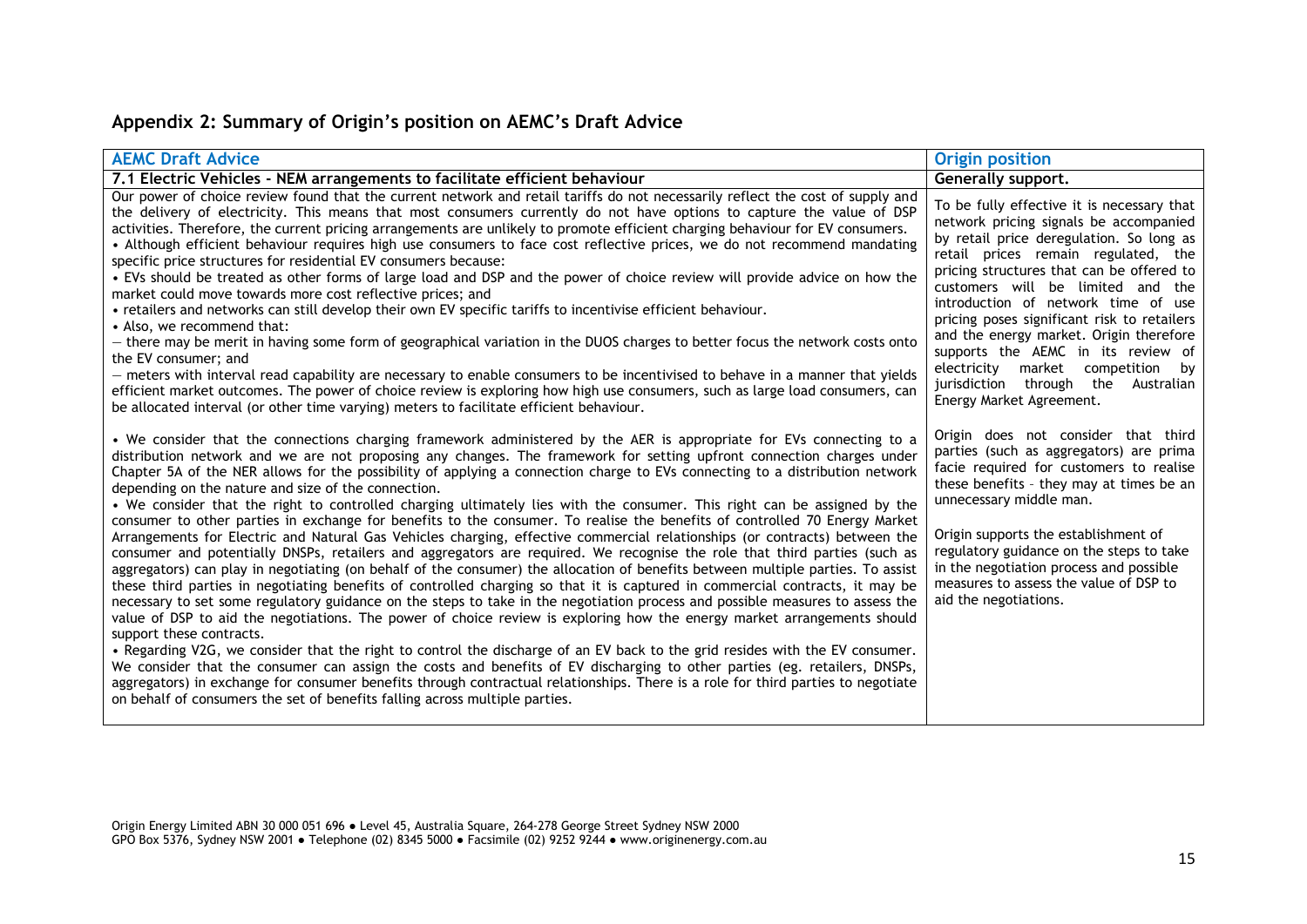| <b>AEMC Draft Advice continued</b>                                                                                                                                                                | <b>Origin position</b>                 |
|---------------------------------------------------------------------------------------------------------------------------------------------------------------------------------------------------|----------------------------------------|
| 7.2 Electric Vehicles - NEM metering arrangements to facilitate consumer choice and efficient charging                                                                                            | Do not support.                        |
| We recommend that the term 'connection point' in Chapter 7 and Rule 3.15 of the NER be replaced with 'supply point'. The                                                                          |                                        |
| supply point would be the point where part, or all, of the consumer's load would be metered. In the remainder of the NER the                                                                      | Refer to concerns outlined in Overview |
| term 'connection point' would continue to refer to the point of physical connection between the network assets and the assets                                                                     | of Origin's position on pp2-4 of this  |
| of the network user (consumer or generator). This change would mean that a consumer that establishes an additional metering                                                                       | submission.                            |
| installation at its premises need not establish a second connection point.                                                                                                                        |                                        |
| • We recommend that a consumer be able to arrange for a parent/child (or subtractive) metering arrangement within its                                                                             |                                        |
| premises when: $-$ there is a single connection to the LNSP; and $-$ there is a single consumer at the premises (such as a                                                                        |                                        |
| residence or small business).                                                                                                                                                                     |                                        |
| • For parent/child (or subtractive) metering arrangements, we recommend:                                                                                                                          |                                        |
| - losses within the premises would be assigned to the parent meter;                                                                                                                               |                                        |
| - all fixed DUOS charges would be assigned to the FRMP for the parent NMI, unless otherwise agreed with the consumer; and                                                                         |                                        |
| $-$ the NMI for the child meter(s) would be assigned by the Responsible Person111 for the child meter.                                                                                            |                                        |
| (111 The choice of the Responsible Person is specified in the NER. We are considering the role of the Responsible Person,                                                                         |                                        |
| including who it can be, in the power of choice review.)                                                                                                                                          |                                        |
| . We recommend that, where a single metering installation has multiple measurement elements and assigned multiple NMIs                                                                            |                                        |
| (that is, a multi element metering installation), there must only be a single Responsible Person for:                                                                                             |                                        |
| - all the components of the metering installation; and                                                                                                                                            |                                        |
| - all the NMIs associated with each metering element.                                                                                                                                             |                                        |
| • We also recommend allowing individual measurement elements within a single device to be regarded as separate metering<br>installations. This would allow individual measurement elements to be: |                                        |
| - assigned to different FRMPs by the associated consumer(s); and                                                                                                                                  |                                        |
| - assigned different NMIs by the Responsible Person.                                                                                                                                              |                                        |
| • We recommend that the arrangements for metering within an embedded network be included in the NER. In particular,                                                                               |                                        |
| embedded networks should be brought into the metering and settlements frameworks in Chapter 7 and rule 3.15 of the NER by:                                                                        |                                        |
| - defining connection points between the embedded network and the associated downstream consumers as connection points                                                                            |                                        |
| (and supply points) under the NER; and                                                                                                                                                            |                                        |
| - allowing these connection points (and supply points) to be settled in the NEM.                                                                                                                  |                                        |
| • In situations where there are two (or more) FRMPs at one connection point, we recommend:                                                                                                        |                                        |
| - where there is only one point of disconnection and a FRMP wants to disconnect the consumer, this FRMP can disconnect the                                                                        |                                        |
| total load at the connection point, including the load of other FRMPs;                                                                                                                            |                                        |
| - for multi element metering installations, we have specified ways to share the costs associated with the Responsible Person;                                                                     |                                        |
| - access to the metering installation be managed by the Responsible Person;                                                                                                                       |                                        |
| - when a consumer changes one of its FRMPs, we have suggested ways of managing this process;                                                                                                      |                                        |
| - assigning DUOS charges to FRMPs in a manner that is proportional to their impact on total DUOS;                                                                                                 |                                        |
| - a process where a consumer or FRMP seeks to upgrade one of its metering installations; and                                                                                                      |                                        |
| $-$ ways for addressing situations where a consumer moves house or has a billing/metering query.                                                                                                  |                                        |
|                                                                                                                                                                                                   |                                        |